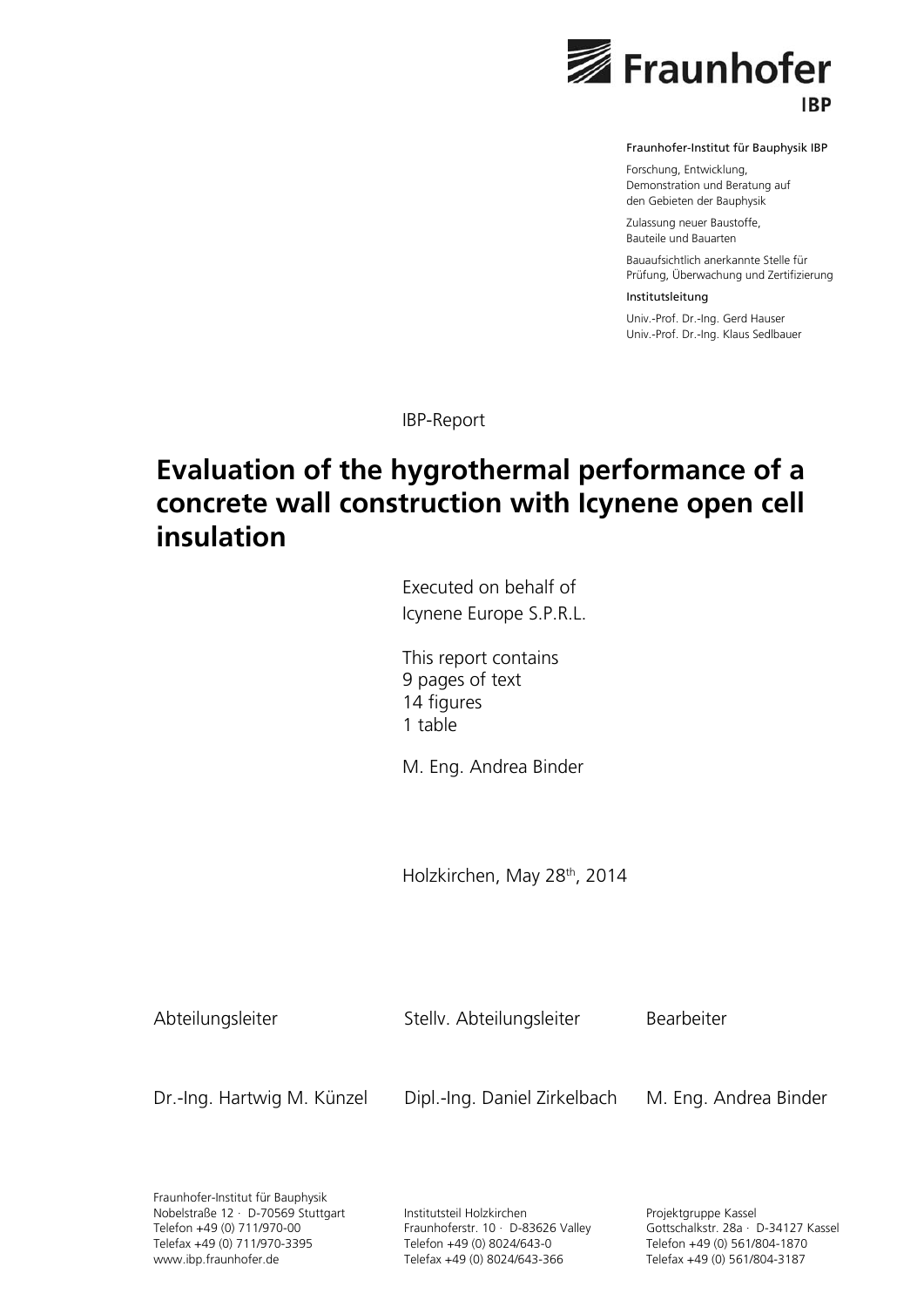# Content

| 1                                        | <b>Subject and purpose of examinations</b>                                                                                                                                      | 3                     |
|------------------------------------------|---------------------------------------------------------------------------------------------------------------------------------------------------------------------------------|-----------------------|
| $\mathbf{2}$<br>2.1<br>2.2<br>2.3<br>2.4 | Design of the study<br>Design criteria & assessment positions<br>Construction assembly & materials<br>Orientation, surface transfer & initial conditions<br>Boundary conditions | 3<br>4<br>5<br>5<br>6 |
| 3<br>3.1<br>3.2<br>3.2.1<br>3.2.2        | <b>Results</b><br>One-dimensional wall assembly<br>Two-dimensional joints of wall and ceiling<br>Concrete ceiling<br>Wooden beam ceiling                                        | 6<br>6<br>7<br>7<br>8 |
| 4                                        | <b>Discussion &amp; conclusions</b>                                                                                                                                             | 9                     |
| 5                                        | <b>Figures</b>                                                                                                                                                                  | 10                    |
| 6                                        | <b>Tables</b>                                                                                                                                                                   | 19                    |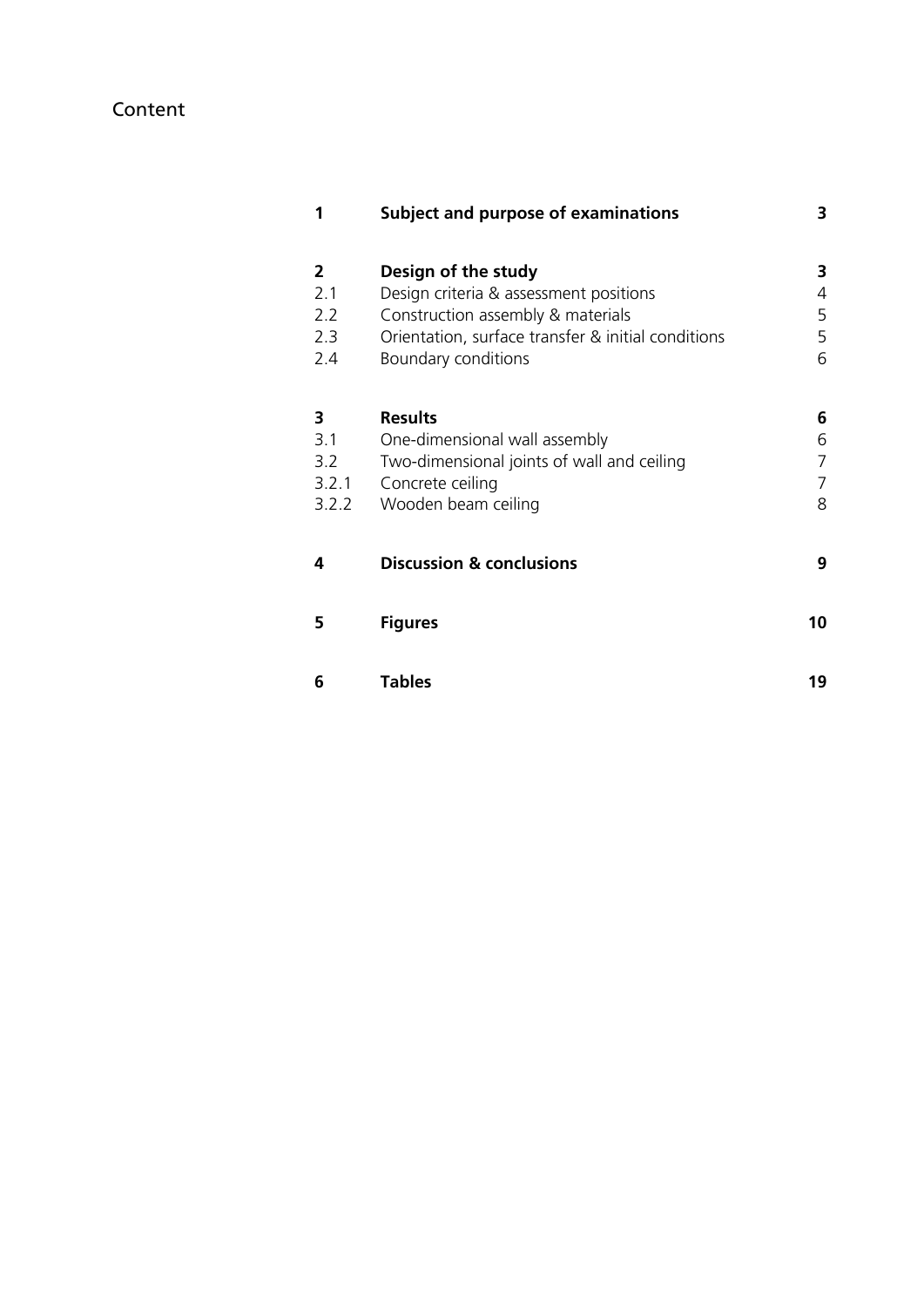# 1 Subject and purpose of examinations

Retrofitting exterior walls with insulation affects the constructions` hygrothermal conditions - especially when interior insulation is used. While the effects may be negligible with fewer insulation, they become more pronounced with rising insulation thickness. Lower temperatures inside the wall during winter as well as the rising vapor diffusion resistance towards the interior may lead to increased construction moisture due to a reduced drying potential. In winter, the lower temperatures inside the wall also increase the partial pressure gradient that may rise the moisture content, as humidity from the indoor air enters the construction via vapor diffusion. In some cases, condensation may occur. Convection of humid indoor air through leakages, the absorption of driving rain, and/or construction moisture may also add to these effects. Hence, in order to keep moisture-related harm from the building structure and its inhabitants, (interior) insulation measures need to be carefully planned and evaluated beforehand.

It is the aim of this investigation to evaluate the hygrothermal performance of a hollow-concrete-block wall construction with the climate conditions of Nancy, France, that at its interior side is insulated Icynene open cell spray foam. Herewith, it is of particular interest if the construction shows proper function without the use of an additional vapour retarding layer.

# 2 Design of the study

The investigations are done with hygrothermal simulation under transient boundary conditions, using the WUFI® software [1]. WUFI® has been developed at the Fraunhofer-Institute for Building Physics (IBP) and has been validated by numerous field and practice tests world wide. It complies with EN 15026 [2] and further international and European standards and guidelines [3, 4, 5] for hygrothermal simulations.

In a first step, the most critical wall orientation needs to be identified, serving as a worst-case scenario for all further simulations. Based hereupon, the onedimensional performance of a hollow-concrete-block wall without any joints, thermal bridges or else (furthermore called "standard cross section") is analyzed. Practical experience has shown, however, that even when the interior insulation system in itself (i.e. standard cross section) shows proper function, it may well be the joints or thermal bridges of a construction that cause problems. Hence, in a further step, the performance of a thermal bridge is analyzed. For this, the joints of the wall with a concrete ceiling and also with a wooden beam ceiling are analyzed via two-dimensional simulation.

All simulations start at the beginning of the heating period on the first of October and are executed at least until dynamic equilibrium is reached. If not specifically mentioned, all descriptions, results and values in this report refer to floating monthly average values.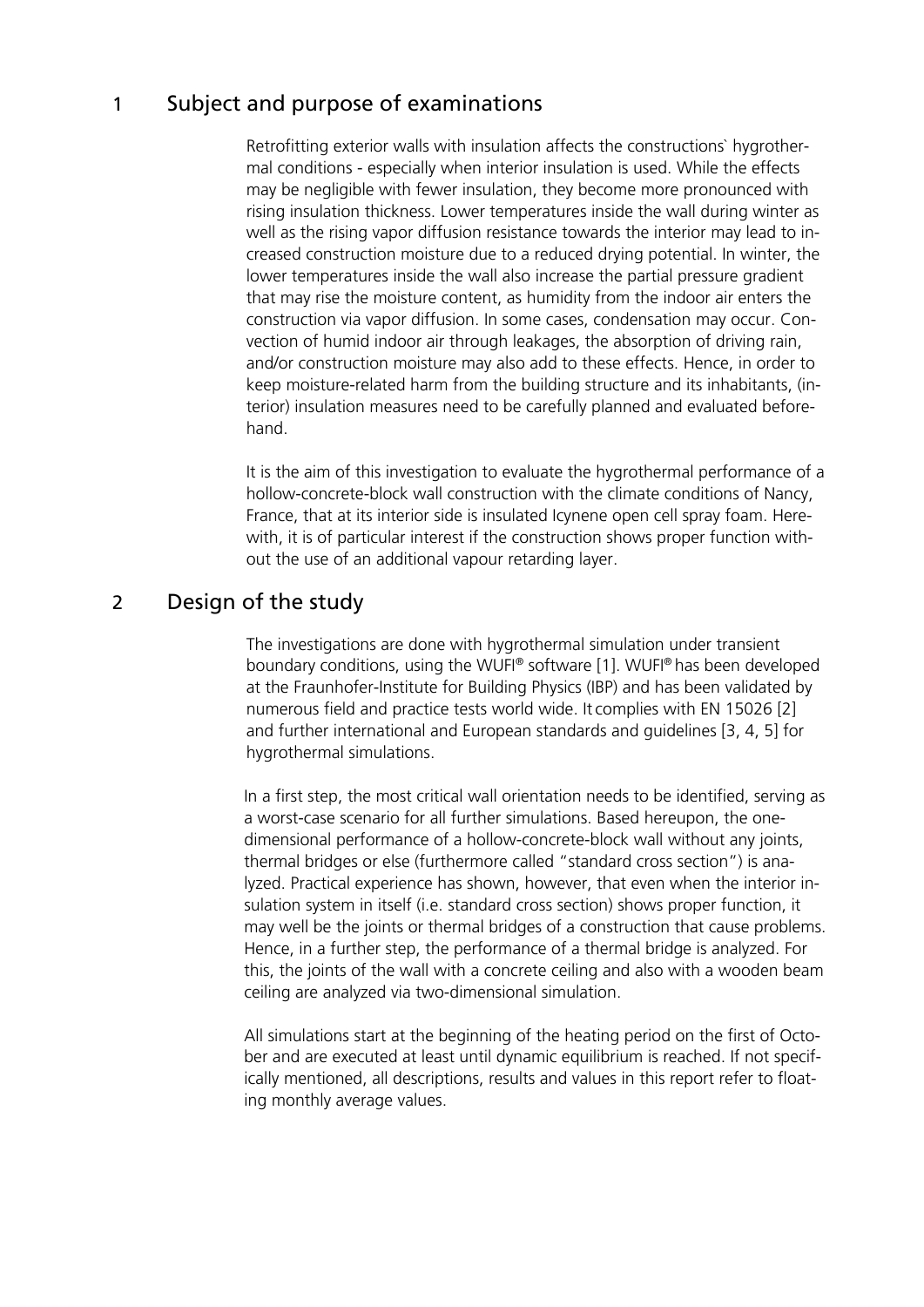### **2.1 Methodology of assessment & design criteria**

All simulations start at the beginning of the heating period on the first of october. For a reliable assessment of the construction, not only the initial behavior during the first years after construction needs to be analyzed, but also the hygrothermal conditions at dynamic equilibrium. Thus, all simulations are executed until any moisture fluctuations are due only to seasonal changes, but no more general accumulation/decrease is shown. In this case, a period of up to 6 years proved to be sufficient.

For the risk assessment, the positions shown in figure 1 and 2 will be evaluated. Hereby, the relative humidity at the surface/interface of the layers will be analyzed. For the standard cross section analyzed with WUFI® Pro, this will be the following positions:

- Rear of insulation (pos. 1)
- $\bullet$  Interior surface of insulation (pos. 2)
- $\bullet$  Interior surface (pos. 3)

Concerning the 2-dimensional simulation of the thermal bridges with WUFI® 2d, the positions described above are also evaluated at the standard cross section (results serving as a quality conformance check of 1d and 2d simulations), and additionally directly below the thermal bridge (i. e. the ceiling) (. Hence, the following positions will be evaluated:

- Rear of insulation (pos.  $1 \& 5$ )
- $\bullet$  Interior surface of insulation (pos. 2 & 6)
- $\bullet$  Interior surface (pos. 3 & 7)

Additionally, the wood moisture inside the wooden beam will be evaluated at critical positions. Hereby, sections of 10x10 mm at the lower side of the beam will be used:

- $\bullet$  Beam head (pos. 4)
- Rear of insulation (pos. 5)
- Interior surface of insulation (pos. 6)

According to WTA guideline [5], the following assessment criteria will be used:

- Concerning frost risk: 30 % degree of saturation (relation of moisture content and maximum moisture); (a higher degree of saturation is acceptable when 95 % relative humidity (RH) within the construction are not outrun).
- Concerning biodegradation (wood decay): 20 M.-% wood moisture; ((slightly) higher maxima are acceptable for up to 6 month).
- Concerning mold growth: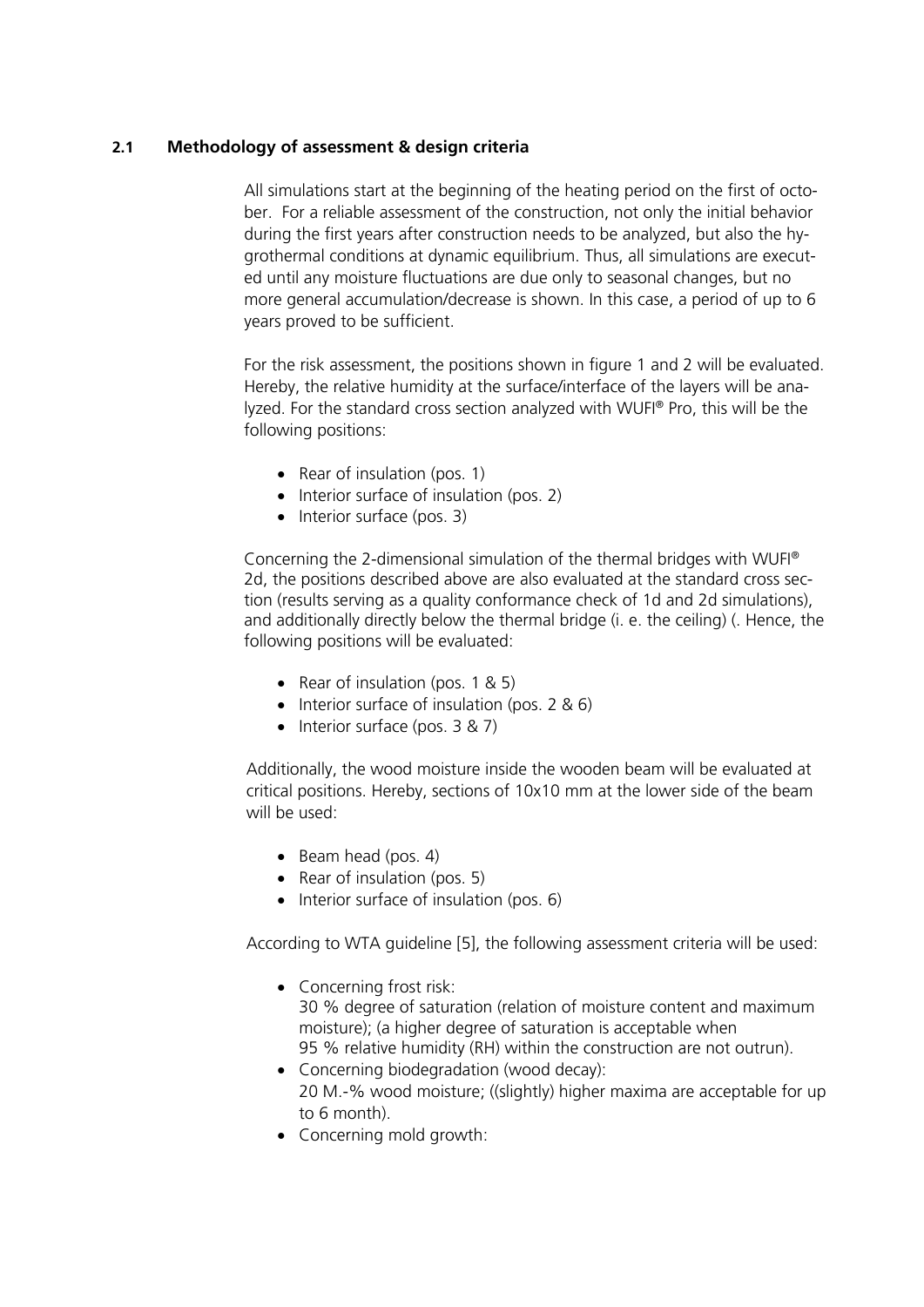80 % relative humidity.

If not specifically mentioned, all descriptions, results and values in this report refer to floating monthly average values.

### **2.2 Construction assembly & materials**

According to the offer and specifications provided by the client, several constructions are employed in hygrothermal simulations. In the following, the general constructions and materials are stated. The assemblies are shown in figures 1 and 2, the basic material properties are stated in table 1.

For the one-dimensional simulation (figure 1), the basic construction of the wall is the following (listed from outside to inside):

- Lime-cement render, 20 mm
- Hollow concrete block, 200 mm
- Icynene foam, 180 mm
- Air layer, 50 mm
- Fermacell board, 10 mm

For the two-dimensional simulation (figure 2), one of the following materials/ assemblies is inserted into the wall structure:

- Concrete ceiling, 250 mm
- Wooden joist, 250 mm & wooden floor, 20 mm

All material properties are measured values taken from the WUFI®-database.

### **2.3 Orientation, surface transfer & initial conditions**

The hygrothermal impact on a façade differs depending on its orientation. Parameters like solar radiation or main driving rain direction usually play an important role. To do a holistic study of the worst case scenario of a interiorly insulated wall, it is necessary to determine the façade orientation exposed to the highest hygrothermal strain. This strain can be caused by low impact of radiation as this reduces the constructions drying potential – here, this would be northern orientation. Of importance in this respect is also the façade with highest impact of driving rain – southwestern orientation in this case. Therefore, in a first step, the wall assembly is simulated facing different directions (from north to south). In this way, a basis can be created for all further simulations that features the highest (worst case) hygrothermal conditions of the construction.

The surface transfer coefficient at the interior surface is 8 W/(m²K). At the exterior side, the surface transfer is defined as wind dependent. The short wave radiation absorption factor is 0,2. The exterior surface features a comparatively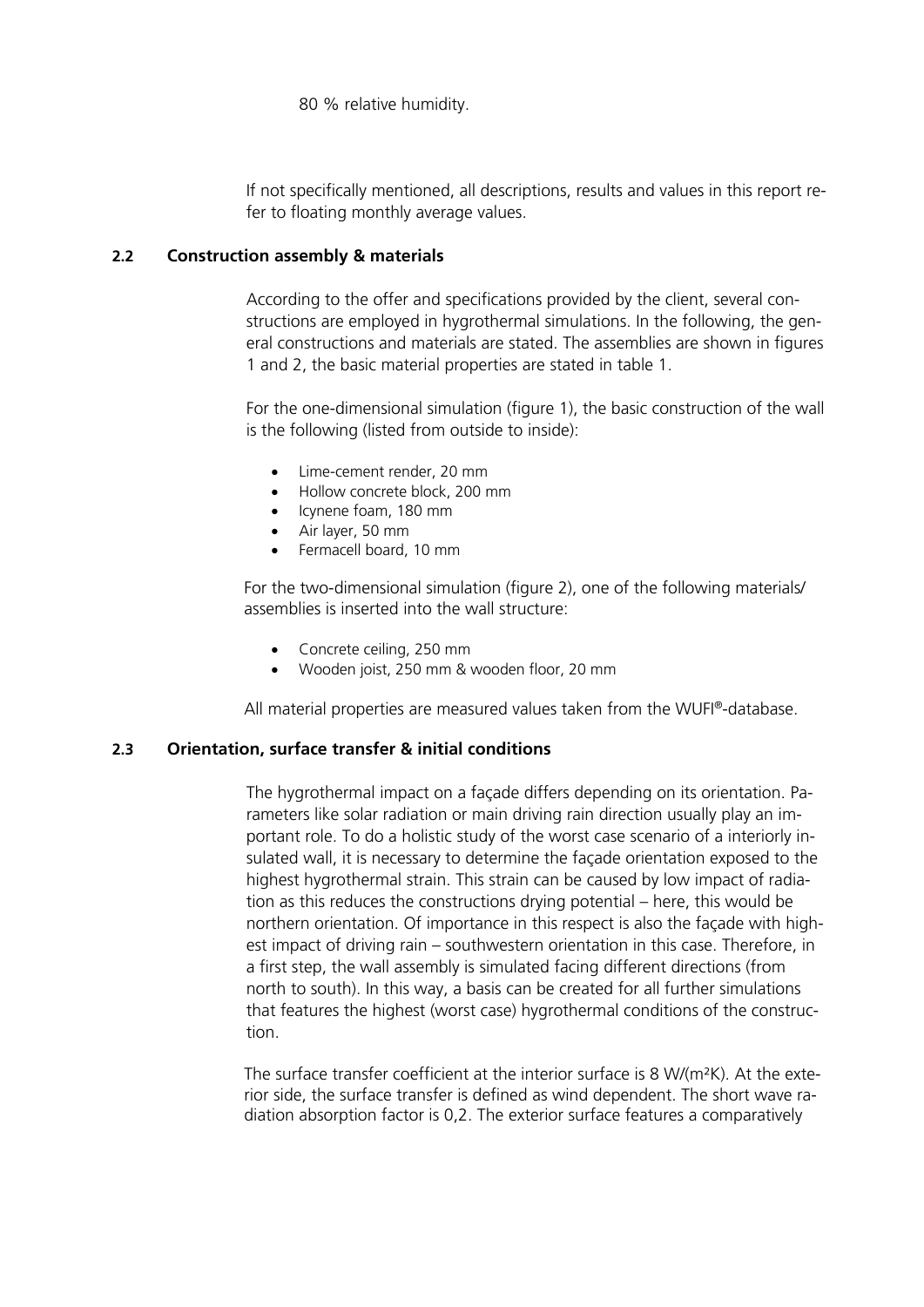low water uptake (A-value) of 0,2 kg/(m²√h). The initial moisture content of all materials is 80 % RH; the initial temperature is 20,0 °C.

### **2.4 Boundary conditions**

The investigations are executed for the location of Nancy. Nancy is a city in the northeast of France; its conditions are held critical-representative for French climate. The annual mean temperature is 9,2 °C, with minima and maxima ranging from -13,5 °C to 32,3 °C. The mean relative humidity is 78 % RH, with minima and maxima of 15 % RH and 100 % RH respectively. The mean wind velocity is 2,9 m/s, the normal rain amounts to 613 mm per year. The sum of counter radiation is 2782,1 kWh/(m²a). Graphic images of temperature and relative humidity (hourly values and floating monthly average) are shown in figure 3.

The climate conditions at the interior side of the wall are applied according to the agreement with French DTU, as described in [6]. Hereby, the following conditions are set: Temperatures range in-between 20 °C (winter) and 25 °C (summer), according to the approach of EN 15026. Concerning RH, the French DTU conditions will serve as a basis, demanding a moisture level inside that is 5  $q/m<sup>3</sup>$  higher than that of the outside; according to EN 13788, this approach is adapted slightly. Thus, with exterior temperatures below  $0^{\circ}$ C; the value of 5 g/m<sup>3</sup> stays remains unchanged; between 0 °C and 20 °C, the value is reduced linearly to 0 g/m<sup>3</sup> and will stay at these conditions at higher temperatures, too. Graphics of temperature and relative are shown in figure 4.

## 3 Results

### **3.1 One-dimensional wall assembly**

Figures 5 and 6 show the calculated hygrothermal conditions (total water content & relative humidity) of the construction for the different orientations according to one-dimensional simulation.

Starting from a construction moisture of 80 % RH, both total moisture content (MC) (figure 5) and relative humidity (RH) behind the insulation layer (pos. 1; figure 6) in all cases analyzed rise throughout the first heating period. In the first winter period, the highest total MC (5,8 kg/m²) is reached with western and northwestern orientation. The level of RH behind the insulation, however, shows that northern and northwestern orientation leads to highest maxima here. The higher MC of the western orientation in the first winter is due to the comparatively higher impact of driving rain here. In spring, conditions generally decrease again as the construction is drying out, showing minima in summer that undercut initial conditions. During the next years, dynamic equilibrium is reached. At this stage, northern orientation is showing highest maxima during winter both for total MC (5,0 kg/m<sup>2</sup>) as well as RH behind the insulation layer (92,9 % RH). During summer, too, highest values are shown by northern orientation, with a MC of 3,2 kg/m² and a RH of 71,0 % RH. Obviously, the low solar radiation at the northern façade plays a dominant role with respect to hy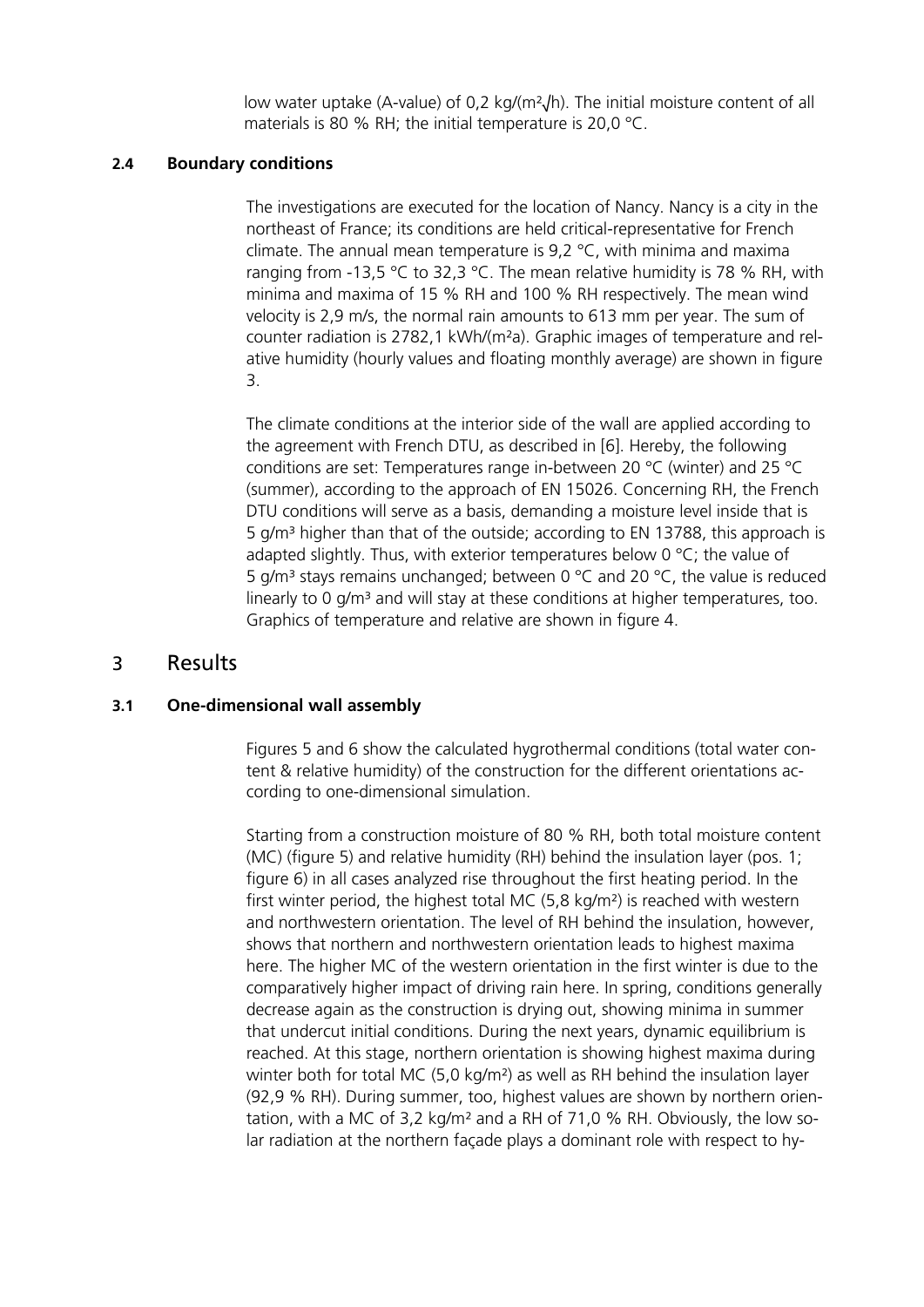grothermal conditions in this case (conditions may change, however, with higher absorption of driving rain at the exterior surface). Northern direction will be used for all further simulations.

The results show that even for the worst-case orientation described above, conditions generally are unproblematic: At the rear side of insulation (pos. 1; figure 7, black curves) the boundary limit of 95 % RH is never exceeded even during winter time (max. 92,9 % RH); in summer, sufficient drying is shown (min. 71,0 % RH). Temperatures at this position never fall below the freezing point, reaching minima of 1,2 °C in winter and maxima of 21,8 °C in summer, hence, there is no frost risk here. Also, RH levels at this position are below limits according to WTA, hence, the degree of saturation must not be analyzed here. It is important, however, that a complete application of the foam is ensured to avoid convection behind the insulation layer.

Figure 8 ("standard cross section") shows the levels of relative humidity and temperature at the interior surface of the insulation layer (pos. 2). Here, too, dynamic equilibrium is reached, with 59,1 % RH in winter and 48,6 % RH in summer. Temperatures show maxima of 24,3 °C and minima 18,6 °C. Due to effects of the insulation layer, the fluctuation range of both temperature and relative humidity is lower at this position compared to the rear side of insulation. At the interior surface (pos. 3; figure 9), conditions are even more favorable, with maxima of 60,0 % RH and 24,4 °C and minima of 47,6 % RH and 19,6 °C, thus, fluctuation range here is even lower than at the surface of insulation. At both positions, with RH levels below 80 % RH, mold growth conditions do not arise.

Within the context of Nancy climate conditions, hence, the standard cross section shows uncritical conditions altogether. Even if critical for French climate, the conditions in Nancy concerning driving rain and low winter temperatures remain on a level which doesn´t require a vapor retarder for the investigated assembly.

#### **3.2 Two-dimensional joints of wall and ceiling**

#### **3.2.1 Concrete ceiling**

The blue curve in figure 7 shows the relative humidity at the rear side of insulation right below the concrete ceiling (pos. 5). Compared to the standard cross section, temperature decrease during winter is reduced due to the thermal bridge effect, illustrated also in figure 10, showing the temperature conditions on a cold winter evening (December 25<sup>th</sup>). The concrete ceiling possesses a comparatively high thermal conductivity, inducing an increased thermal flow from the interior towards the exterior. Hence, temperature minima behind the insulation in winter with 6,6 °C are approximately 5 °C higher at the thermal bridge than at the standard cross section. Due to the higher temperatures, RH maxima consequently are approximately 7 % RH lower, showing values of max. 76,1 % RH. The design criteria of 95 % RH thus are met.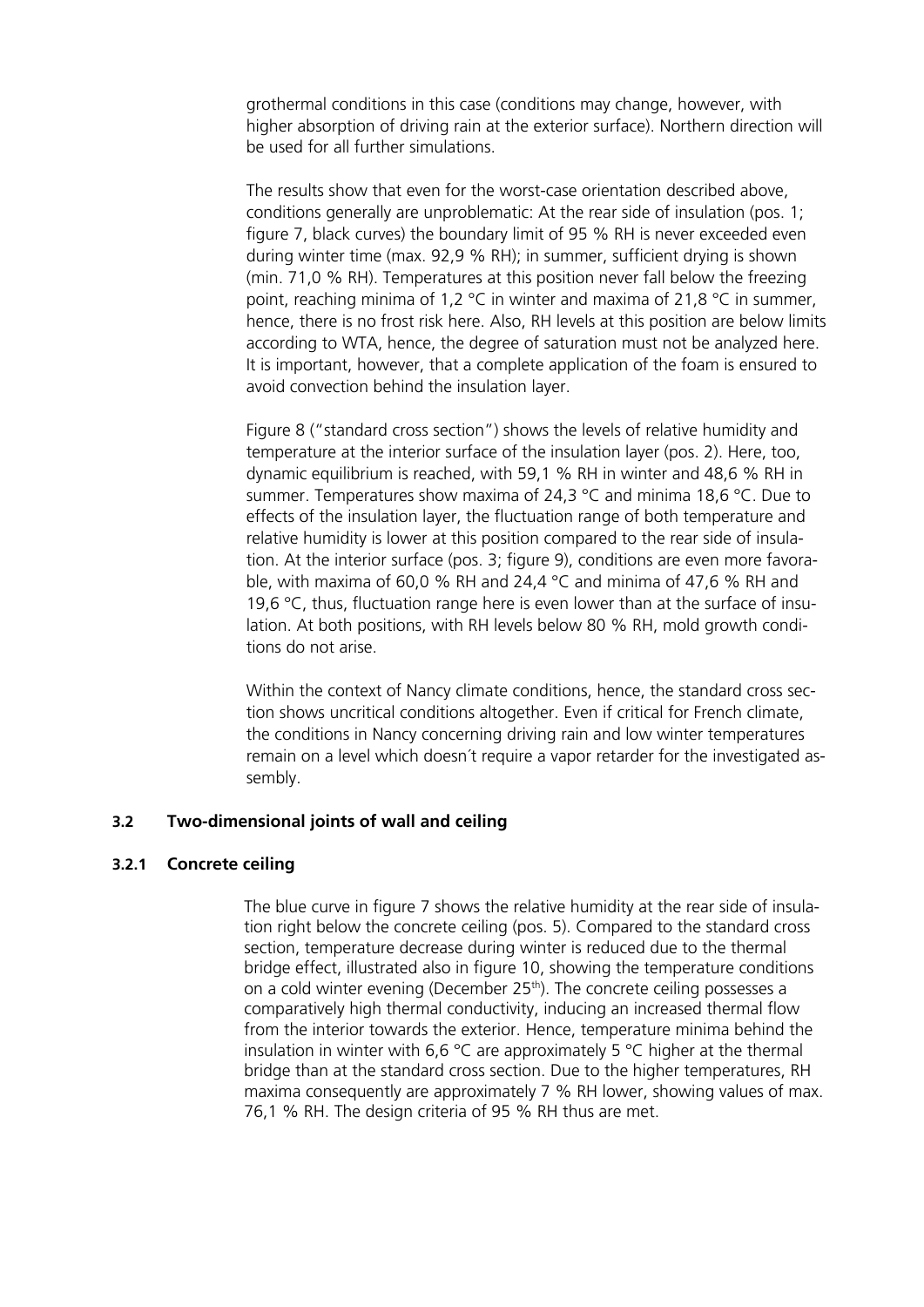More towards the interior, the thermal bridge has a contrary effect on the temperature conditions inside the wall: At the interior surface of the insulation layer (pos. 6), minima of 14,4 °C are shown right below the ceiling; thus, temperatures here are approximately 4  $^{\circ}$ C lower than at the standard cross section (figure 8). As can be seen in figure 10, the higher thermal conductivity of the concrete also leads to lower temperatures at the interior surface of insulation right below the concrete ceiling. As an effect of the lower temperatures, higher relative humidity levels arise during winter: With values of 67,6 % RH, maxima thus are approximately 8 % RH higher than at the standard cross section.

Similar are the results at the interior surface (pos. 7; figure 9). Here, too, the impact of the thermal bridge is noticeable. However, being in direct contact with the interior air, differences between thermal bridge and standard cross section are less distinct than e.g. at the interior of the insulation layer. Temperatures reach minima of 16,5 °C, approximately 3,1 °C lower than those at standard cross section. Relative humidity levels with maxima of 65,1 % RH are approximately 5 % higher.

Hence, moisture conditions at the thermal bridge are not critical altogether.

### **3.2.2 Wooden beam ceiling**

Compared to the concrete ceiling, the thermal bridge effect of the wooden beam is less distinct, which can be seen in figure 11, showing the temperature conditions of the wooden beam/wall section on a cold winter evening (December 25<sup>th</sup>). This is mainly due to the greater conformity of the thermal conductivities of wood and insulation material. The wooden beam head (pos. 4), with maximum wood moisture content of 14,2 M.-% (figure 12), clearly stays below the wood decay limit of 20 M.-%. At the rear side of the insulation right below the beam (pos. 5; figure 7), temperatures are slightly higher than at standard cross section; consequently, maximum relative humidity (87,1 % RH during winter) is lower than at the standard cross section. Looking at the wood moisture content of the beam at the same position (figure 13) shows that only in the first year of calculation, limits are exceeded slightly (max. 20,8 M.-%). In the following years, however, moisture contents show a general decrease. At dynamic equilibrium, maximum moisture reaches 17,9 M.-%. Thus, design criteria are met. At the front of insulation (pos. 6) minimum temperatures of 17,1 °C and maximum RH levels of 60.8 % RH are shown (figure 8). Wood moisture conditions at this position (figure 14) also show comparatively low conditions with maxima of 10,5 M.-%. Here, too, design criteria are met. Conditions at the interior surface right below the wooden beam also are far below critical values: Minimum temperatures (18,9 °C) here are only slightly lower than at the standard cross section; thus, RH levels show uncritical maximum RH levels of 61,1 % RH. As these conditions are even less critical than those at the front of the insulation layer, wood moisture does not need to be analyzed, as it will not be problematic at these conditions, anyway.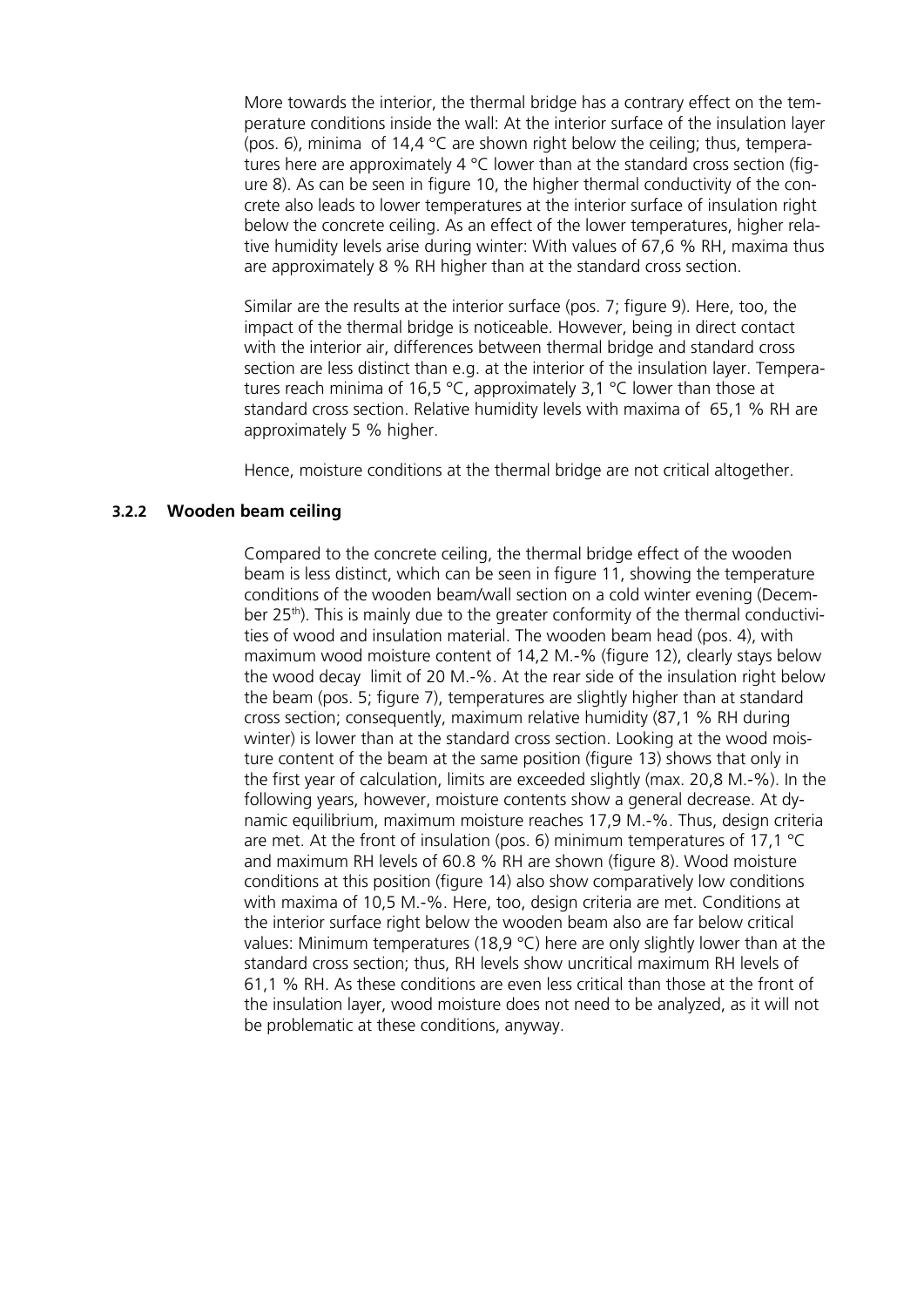# 4 Discussion & conclusions

The investigations show that at the comparatively moderate climate of Nancy (France) and with normal indoor climate conditions (for residential buildings), conditions inside the standard cross section stay below boundary values and thus are unproblematic. The two-dimensional simulation of the thermal bridges (joints wall/concrete ceiling & wall/wooden beam ceiling) also proves that no moisture related problems will occur. In none of the cases analyzed, critical conditions are present at dynamic equilibrium. Hence, the constructions can be done without an additional vapor retarder, if the assembly and conditions are similar to those analyzed in this study. Generally, it has to be assured that the exterior surface provides appropriate protection against driving rain, and that the installation of all layers at the interior side are executed in a high quality of workmanship, and do not bear any unintended air gaps and leakages.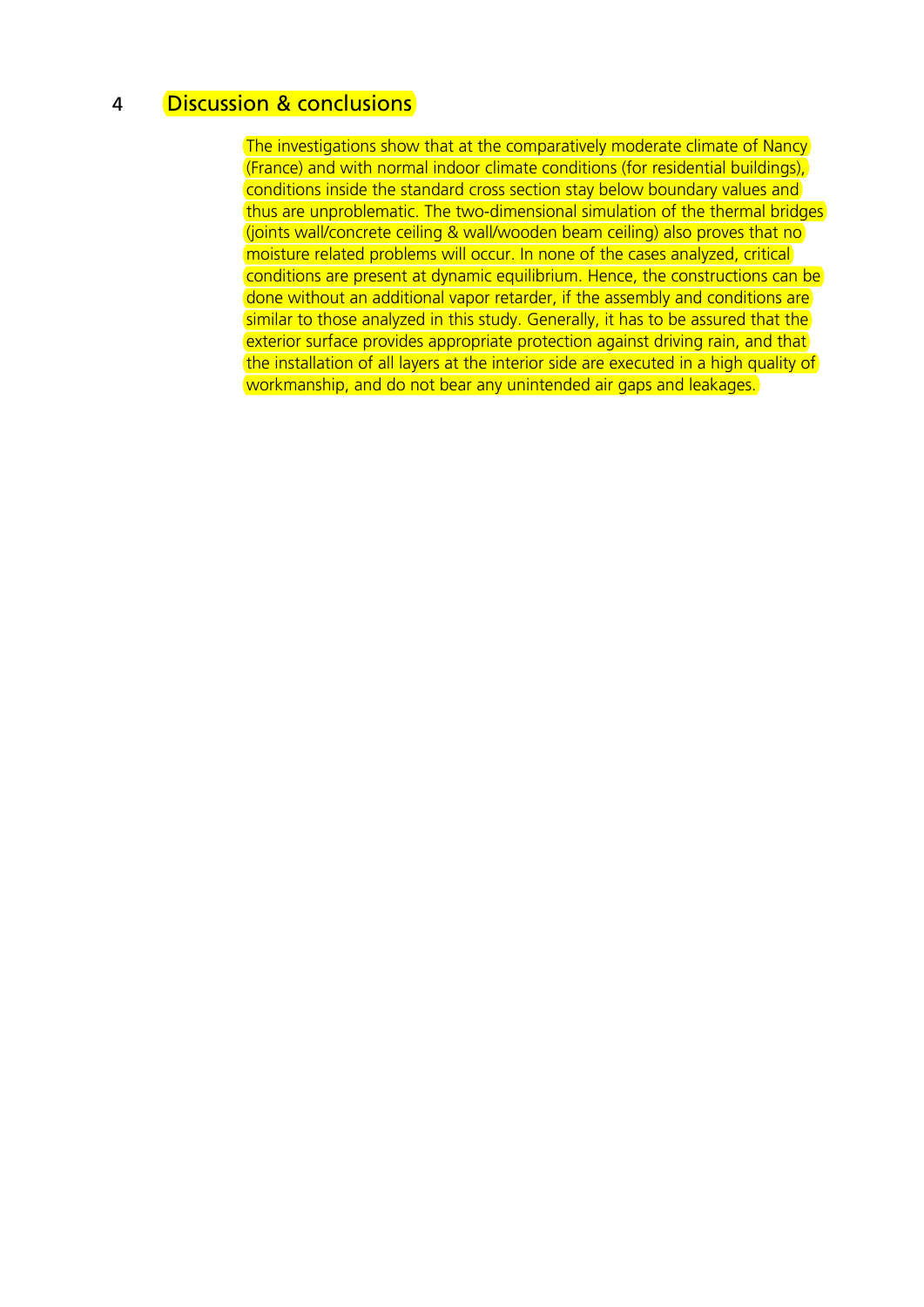# 5 Figures



#### Figure 1:

Standard cross section of the interiorly insulated wall analyzed (WUFI® Pro) in this study.

Marked in blue are the monitor positions for the analysis of relative humidity:

- 1) Rear of insulation
- 2) Interior surface of insulation
- 3) Interior surface



#### Figure 2:

Thermal bridges analyzed (WUFI® 2d) in this study. Left: concrete ceiling; right: wooden beam ceiling.

Marked in blue are the monitor positions for the analysis of relative humidity (RH) and wood moisture (only wooden beam ceiling, analyzed is a wood section of approx. 10x10 mm).

- 1) Rear of insulation, standard cross section (RH)
- 2) Interior surface of insulation, standard cross section (RH)
- 3) Interior surface, standard cross section (RH)
- 4) Beam head, at lower exterior edge (wood moisture)
- 5) Rear of insulation, below/at thermal bridge (RH and wood moisture)
- 6) Interior surface of insulation, below/at thermal bridge (RH and wood moisture)
- 7) Interior surface, below thermal bridge (RH)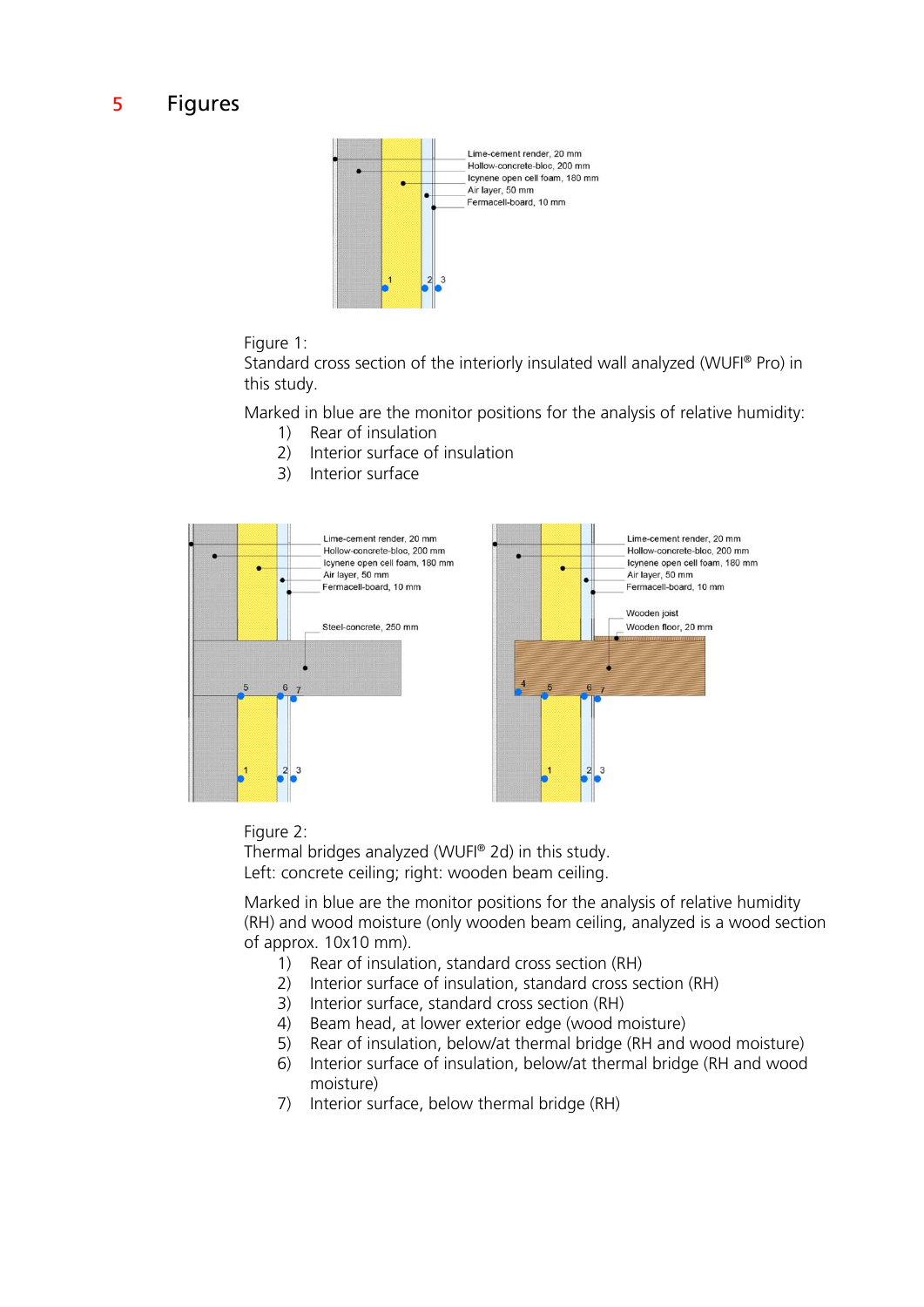



Exterior climate conditions of Nancy (France) according to measurements. Left: relative humidity, right: temperature.





Interior climate conditions of Nancy (France) based on EN 13788. Left: relative humidity, right: temperature.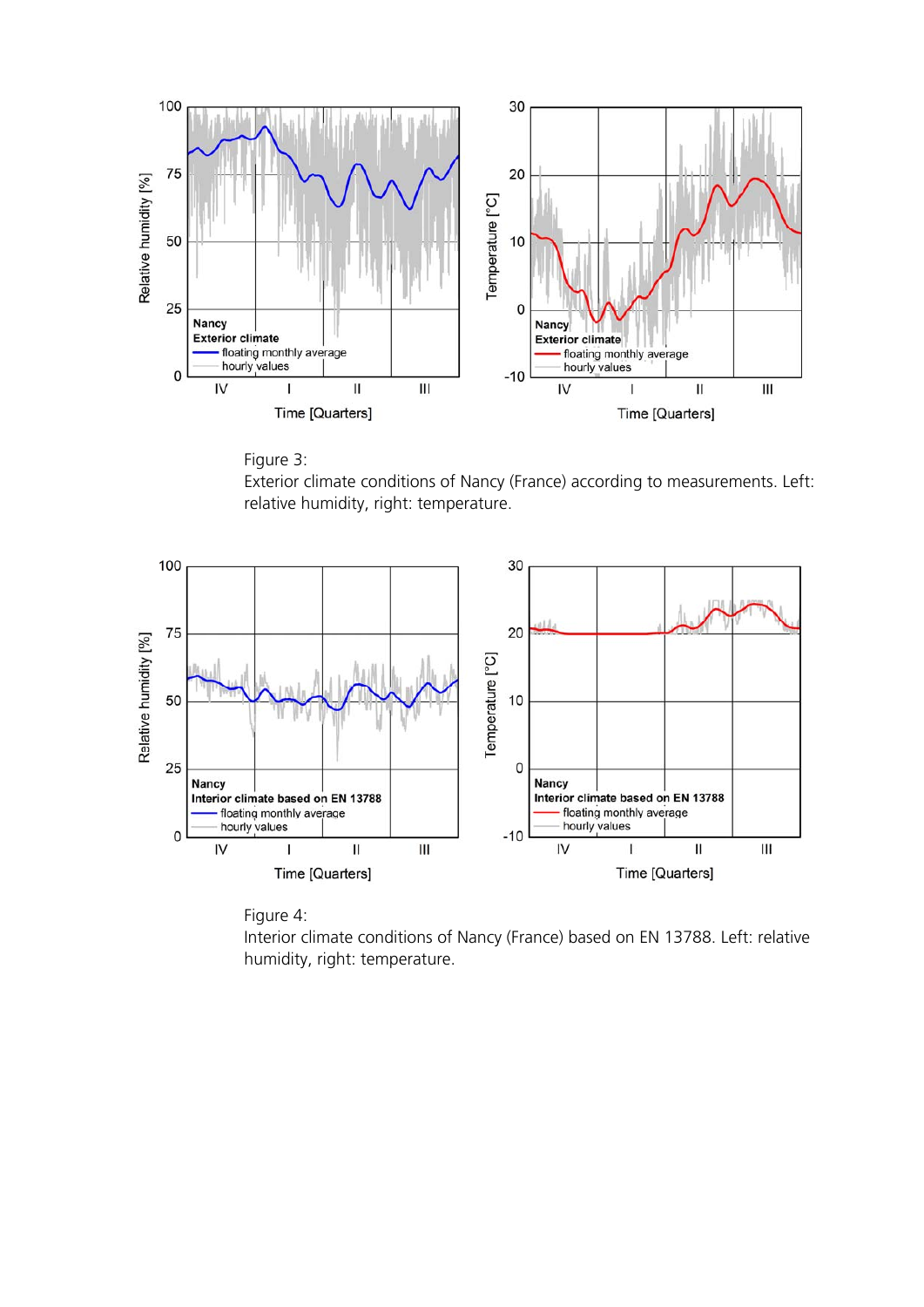



Analysis of the worst-case orientation in Nancy (France): Resulting water content (floating monthly average) of the construction.





Analysis of the worst-case orientation in Nancy (France): Resulting relative humidity (floating monthly average) behind the insulation layer/at the interface of insulation and wall.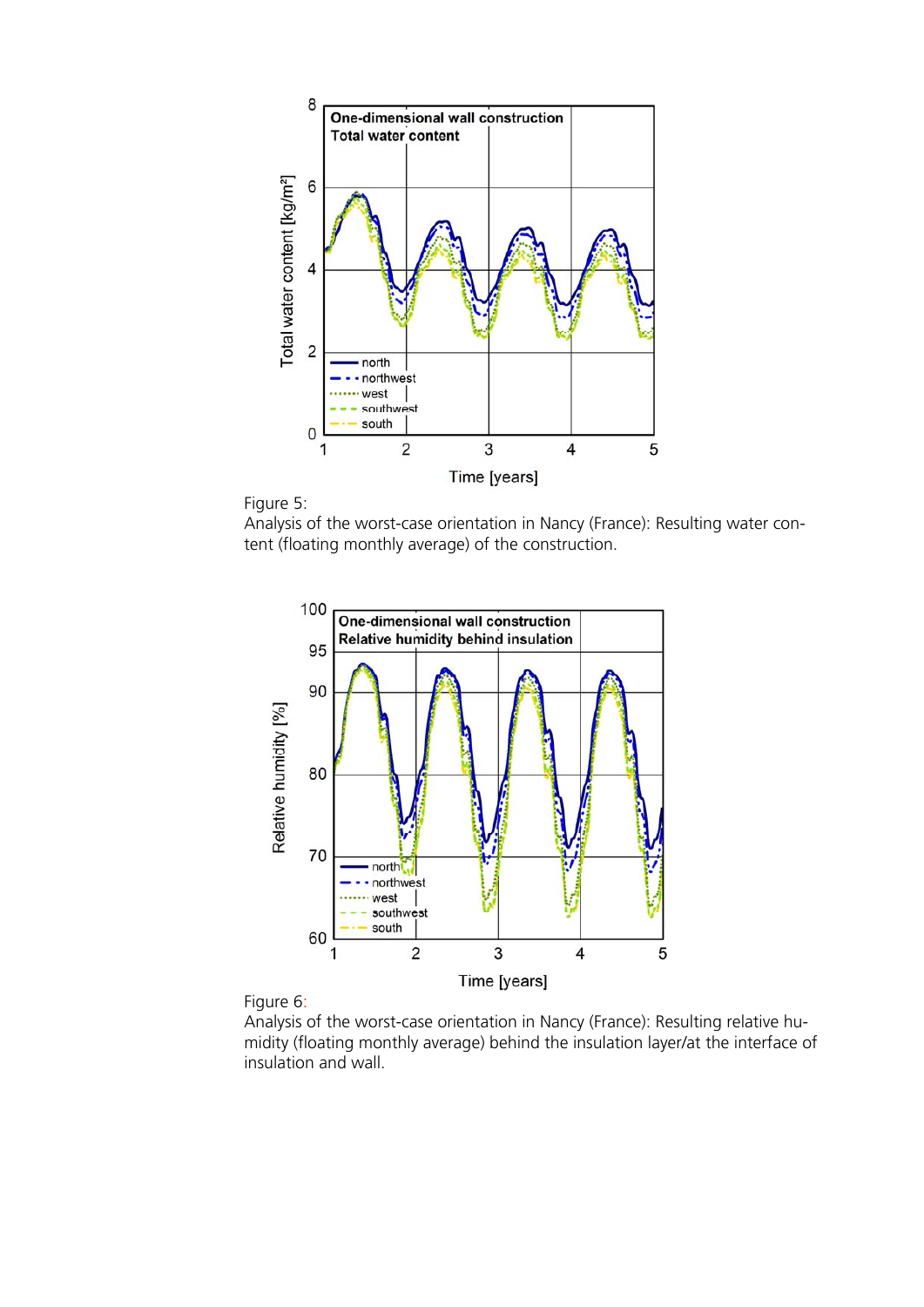



Temperature and relative humidity conditions behind the insulation layer at standard cross section and at the thermal bridge (below the ceiling/wooden beam).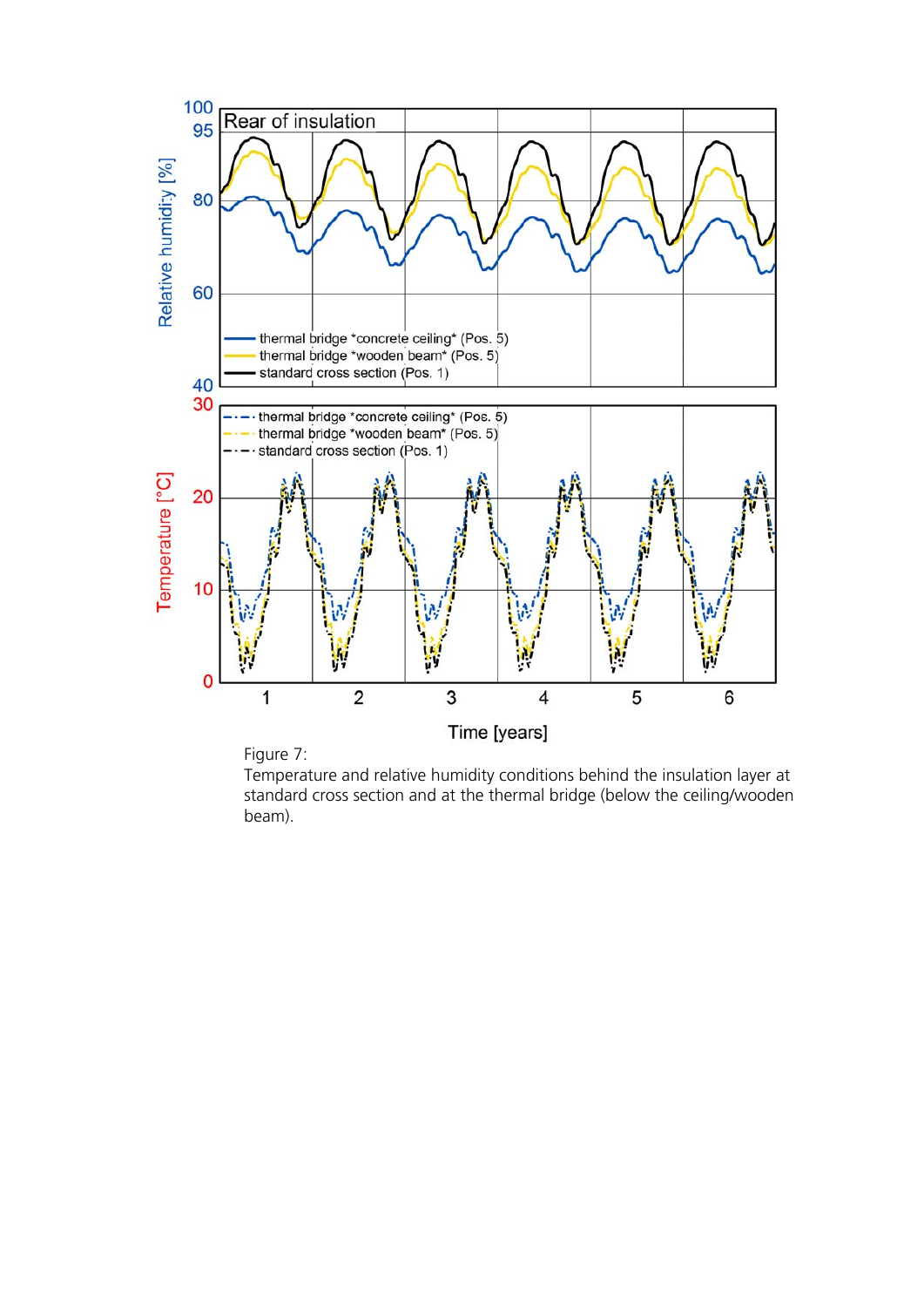

Figure 8:

Temperature and relative humidity conditions at the front of the insulation layer at standard cross section and at the thermal bridge (below the ceiling/wooden beam).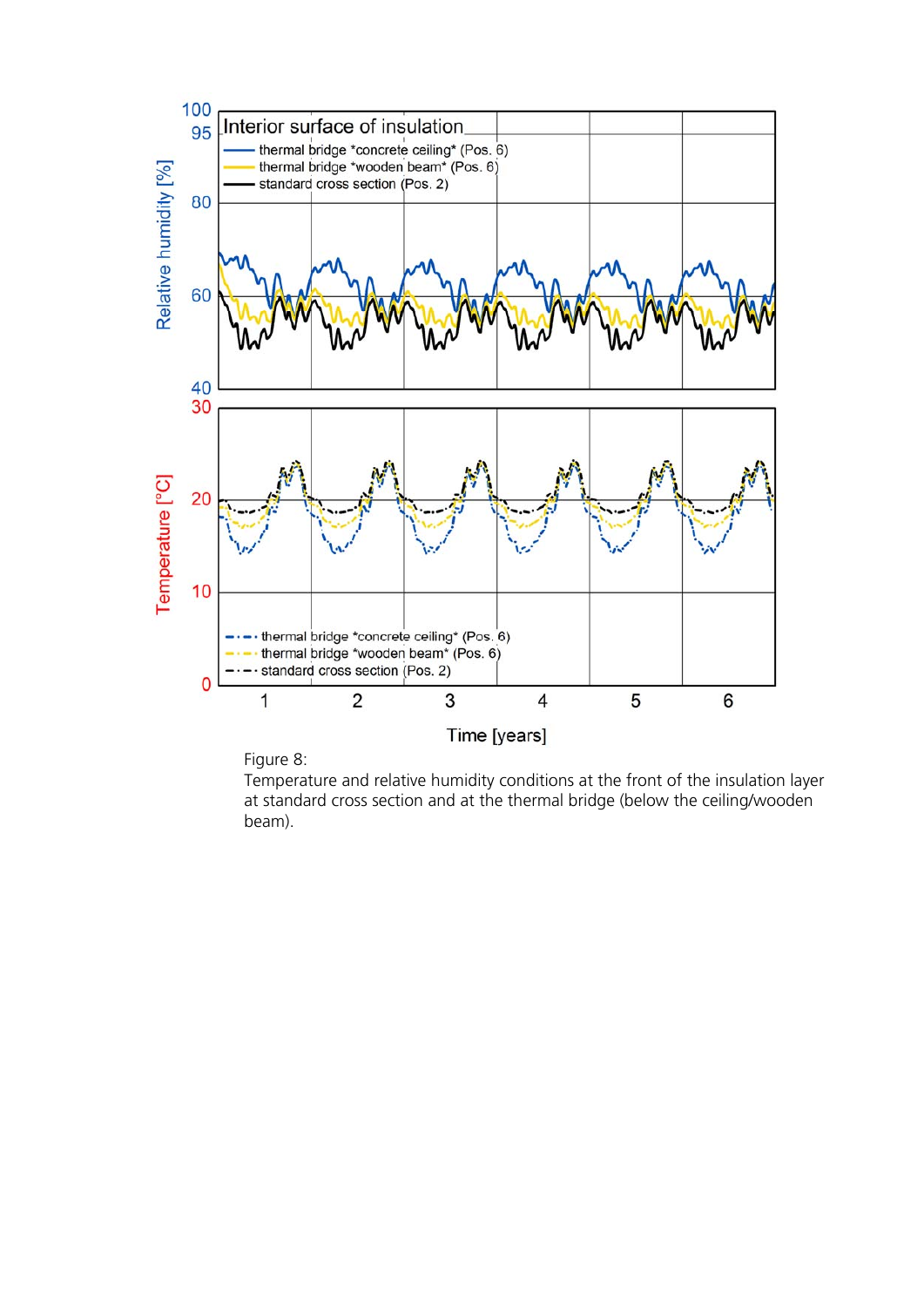



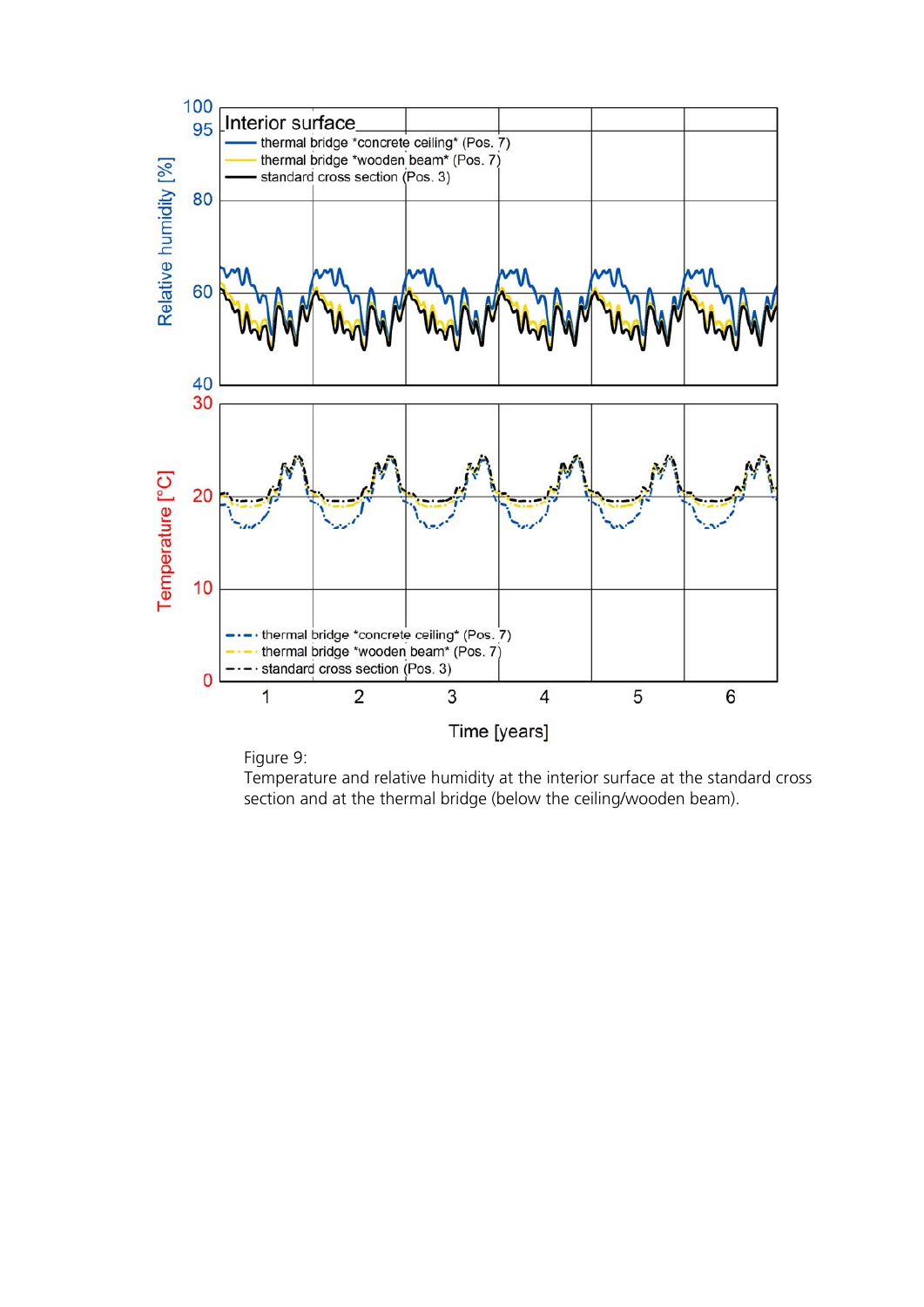

Figure 10:

Temperature conditions of the joint wall/concrete ceiling exemplarily for a cold winter evening (December 25<sup>th</sup>).



Figure 11:

Temperature conditions of the joint wall/wooden beam exemplarily for a cold winter evening (December 25<sup>th</sup>).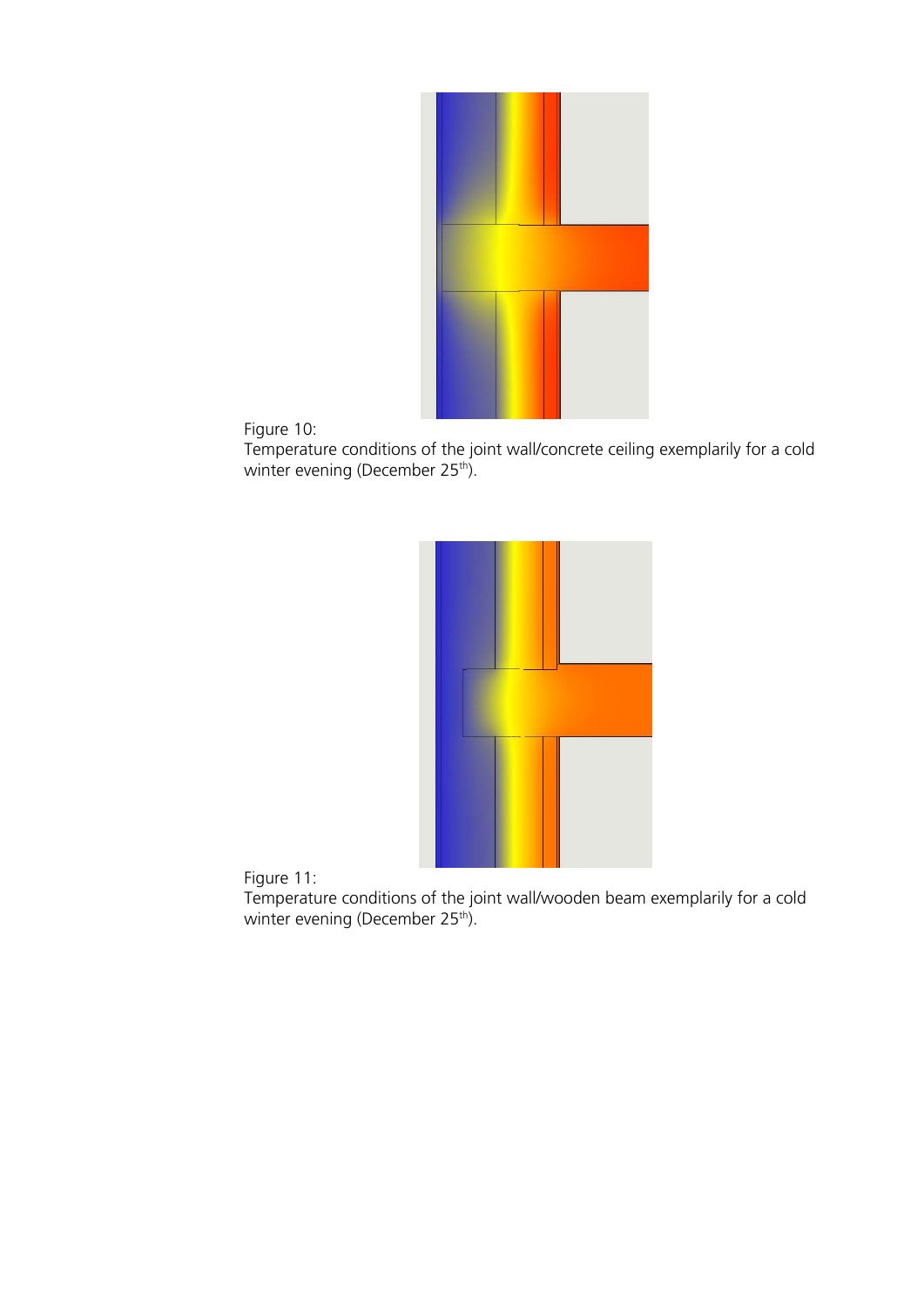



Temperature and wood moisture conditions (floating monthly average) inside the wooden beam head, at its lower exterior edge.



Figure 13: Temperature and wood moisture conditions (floating monthly average) at the rear side of insulation inside the wooden beam.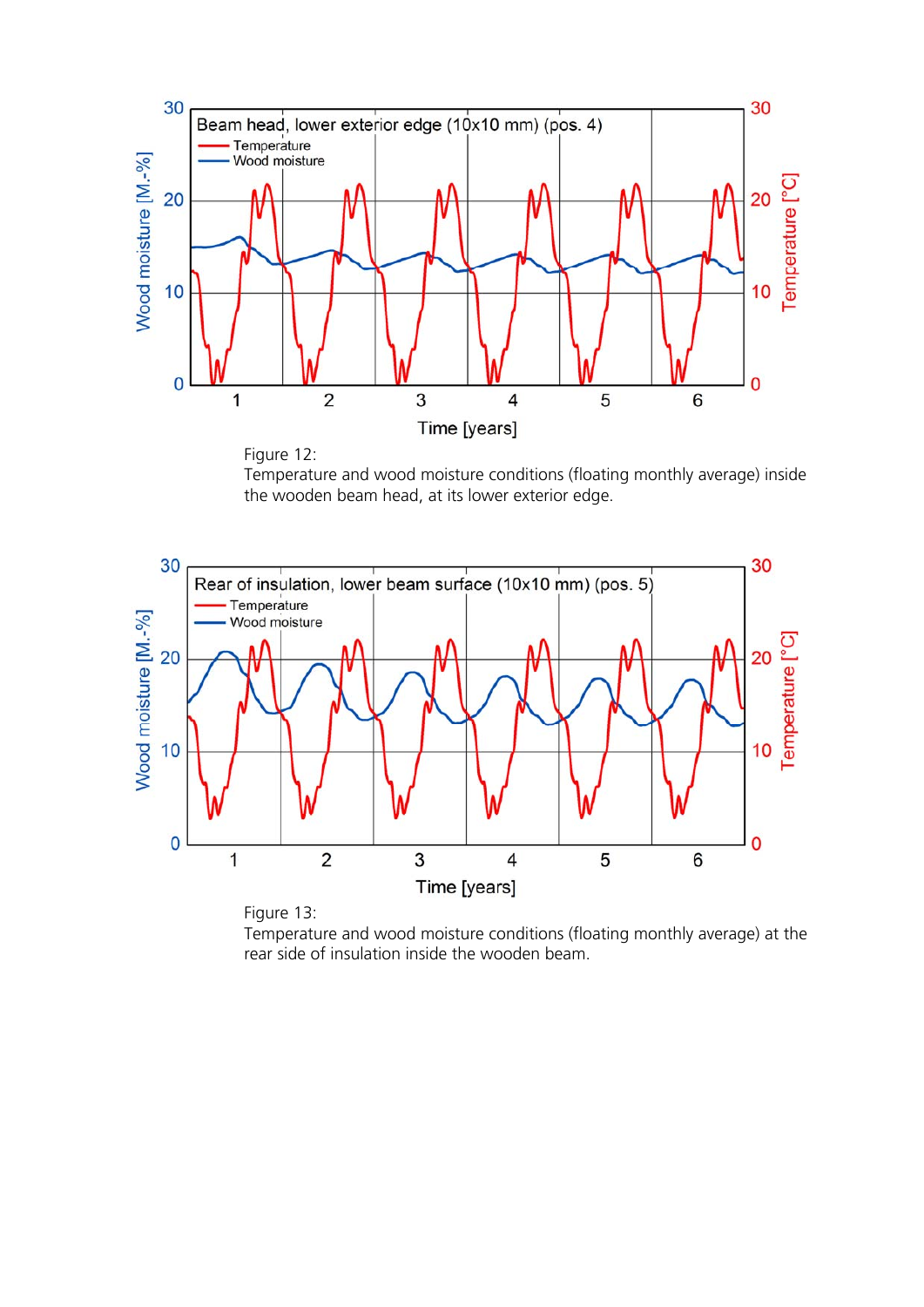



Temperature and wood moisture conditions (floating monthly average) at the interior surface of insulation inside the wooden beam.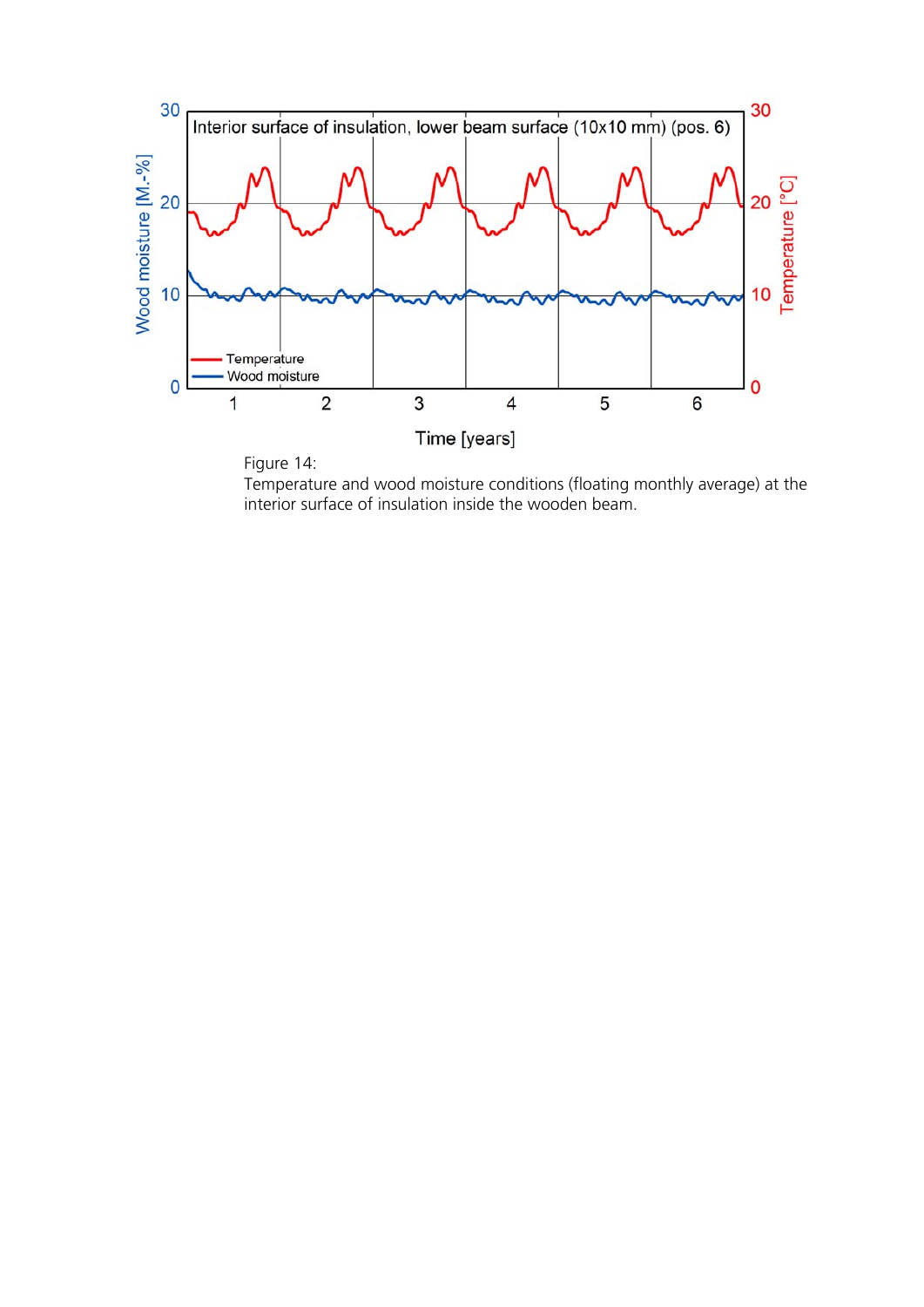# 6 Tables

| Material parameters of the interior insulation assemblies analyzed in this study. |                               |                        |                                     |                         |  |  |
|-----------------------------------------------------------------------------------|-------------------------------|------------------------|-------------------------------------|-------------------------|--|--|
| <b>Material</b>                                                                   | <b>Density</b><br>[ $kg/m3$ ] | <b>Porosity</b><br>[%] | <b>Thermal conduct.</b><br>[W/(mK)] | Vapor resistance<br>[-] |  |  |
| Lime-cement render<br>$(A-value= 0,2 kg/(m^2/h))$                                 | 1900                          | 24                     | 0,8                                 | 20                      |  |  |
| Hollow concrete block                                                             | 700                           | 67                     | 0,326                               | 7,0                     |  |  |
| Icynene open cell foam                                                            | 7,5                           | 99                     | 0,038                               | 3,3                     |  |  |
| Fermacell board                                                                   | 1153                          | 52                     | 0,32                                | 16                      |  |  |
| Concrete (ceiling)                                                                | 2220                          | 18                     | 1,6                                 | 248                     |  |  |
| Softwood (beam)                                                                   | 400                           | 73                     | 0,09                                | 200                     |  |  |

Table 1:<br>Material i Material parameters of the interior insulation assemblies analyzed in this study.